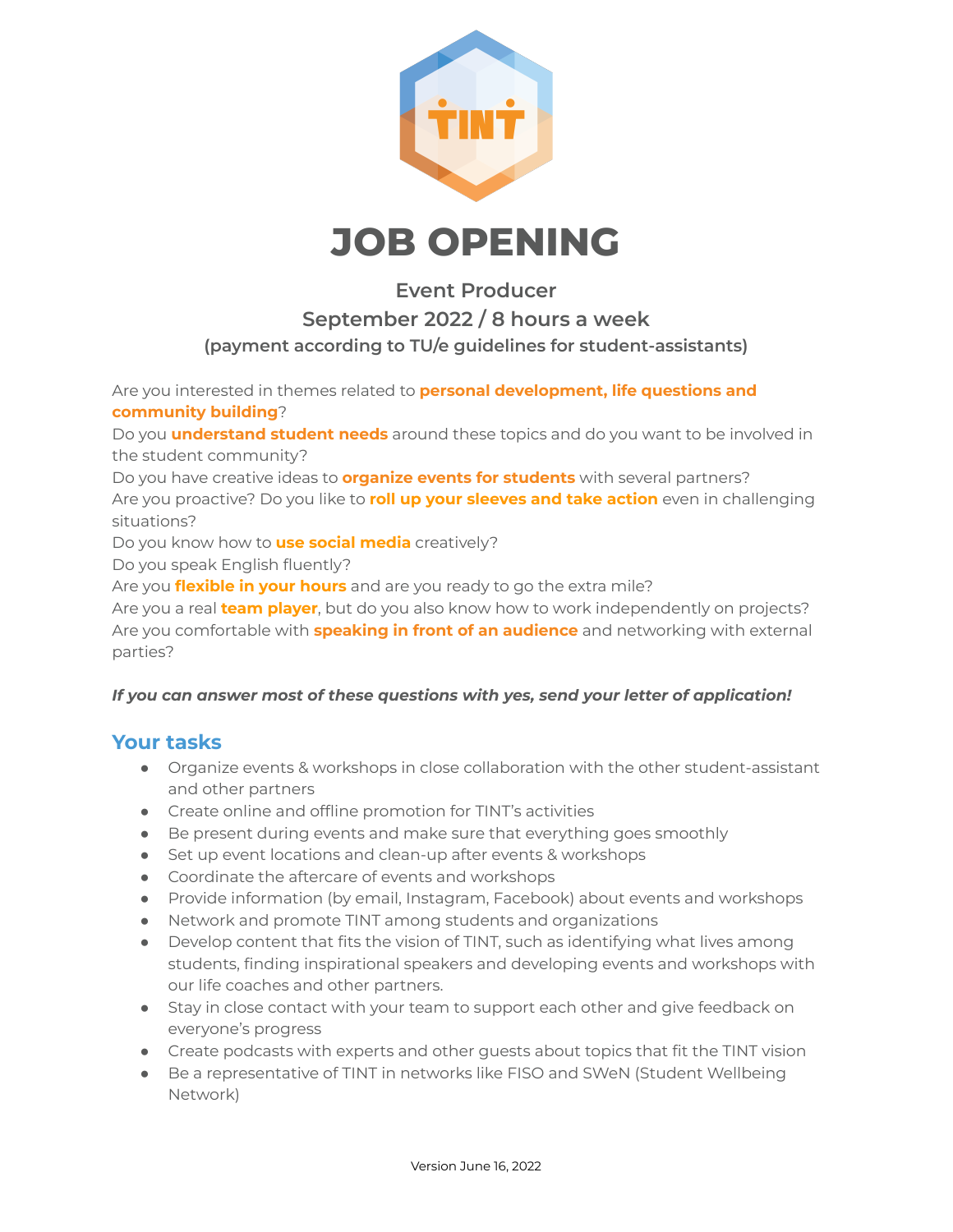● Document your work and use the tools that TINT provides (TINT works with Agile workflow)

#### **What makes you a great colleague?**

- You are a student or PhD/PDeng at TU/e, Fontys or Design Academy
- You are good at planning and organising your work
- Last minute problem solving doesn't scare you
- You enjoy getting to know more about the student community and their needs
- You identify with words such as proactive, curious, practical, flexible and social
- You are available for at least 1 year

#### **What's in it for you?**

- Enrich your personal development by acquiring life coaching knowledge and tools
- Improve your interpersonal and public speaking skills
- Acquire problem-solving and time management capacities
- Learn more about philosophies of life
- Enjoy great opportunities to network within and outside University
- Learn how to organize an event: from ideation to event after care
- Explore your creativity by creating event content and appealing promotion
- Master your social media skills
- Receive a salary according to the TU/e quidelines for student-assistants

## **About TINT**

TINT aims to offer students (BSc, MSc, PhD, PDEng) the opportunity to develop themselves in the field of culture, spirituality, philosophy, personal development, and the meaning of life. TINT also focuses on strengthening the Eindhoven student community by providing a multi-religious and multi-cultural environment where different people can meet, connect, inspire and learn from each other.

Every year TINT compiles a program of activities such as dinners, lectures, dialogues, mindfulness breaks, group coaching and workshops. Currently, we work both offline and online, but we hope to switch to working fully on the TU/e campus.

On an individual level, students can visit our life coaches for a personal conversation about anything: stress, making decisions, relationships, study motivation, loss, faith, spirituality and philosophy.

All students of TU/e, Fontys Hogescholen and Design Academy Eindhoven are welcome at TINT events, workshops and life coaching.

TINT is a member of the FISO umbrella and is actively involved in their activities. FISO is the umbrella representing internationalization, inclusivity and wellbeing for students in Eindhoven.

TINT regularly works together with Enter the Now, WISE (Women in Science Eindhoven), Studium Generale, and many other external parties with whom we share values. Next to that, we also provide services to study- and student associations.